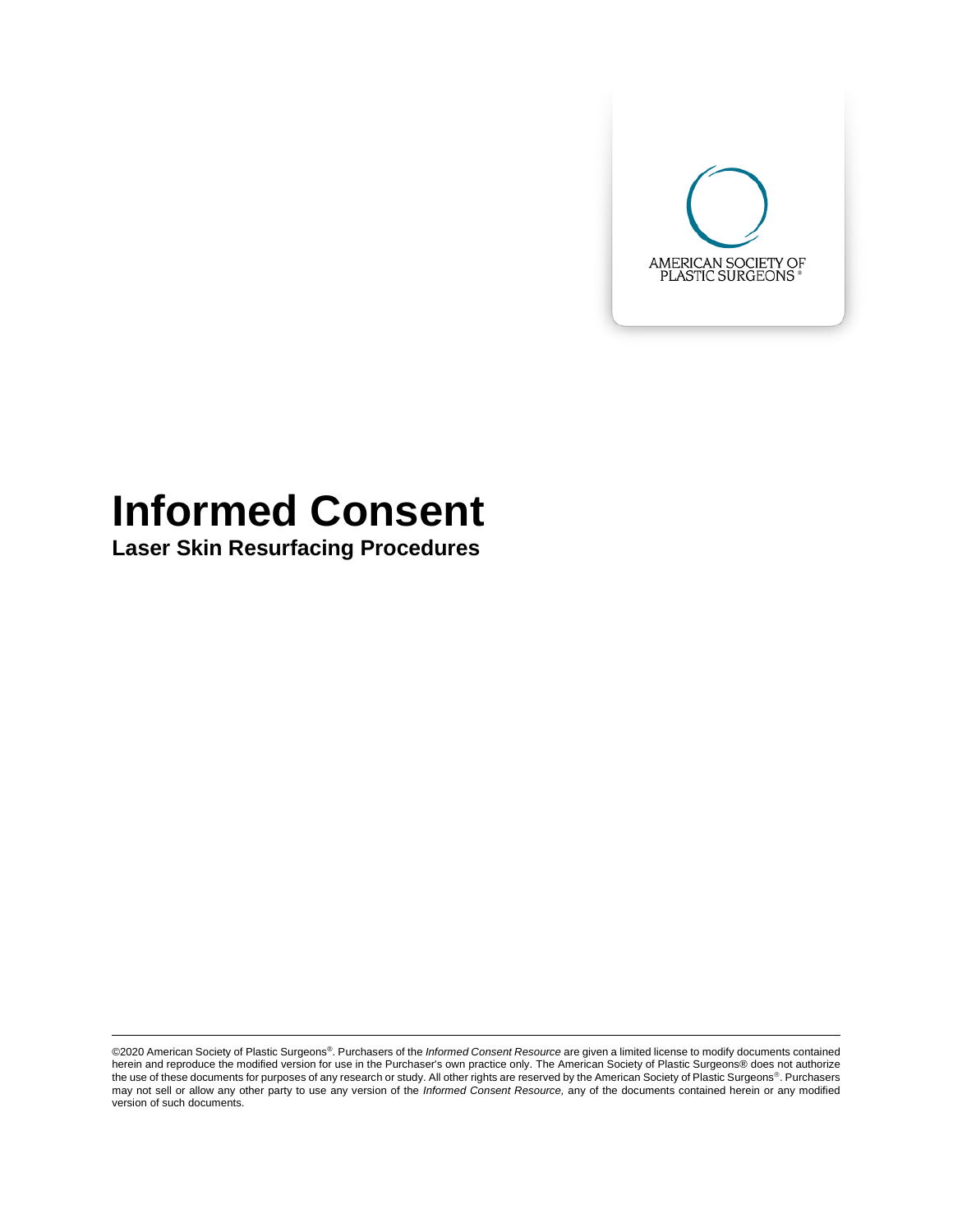

\_\_\_\_\_\_\_\_\_\_\_\_\_\_\_\_\_\_\_\_\_\_\_\_\_\_\_\_\_\_\_\_\_\_\_\_\_\_\_\_\_\_\_\_\_\_\_\_\_\_\_\_\_\_\_\_\_\_\_\_\_\_\_\_\_\_\_\_\_\_\_\_\_\_\_\_\_\_\_\_\_\_\_\_

#### **INSTRUCTIONS**

This is an informed consent document to help you learn about laser skin resurfacing procedures. It will outline the risks and other treatments.

It is important that you read the whole document carefully. Please initial each page. Doing so means you have read the page. Signing the consent agreement means that you agree to the surgery that you have talked about with your plastic surgeon.

#### **GENERAL INFORMATION**

Lasers have been a common surgical tool for many years. Laser energy can be used to cut, vaporize, or selectively remove skin and deeper tissues. There are many ways lasers can be used in medical treatments and surgeries. Wrinkles, sun-damaged skin, scars, and some types of skin wounds or disorders may be treated with a laser. In some cases, laser treatments may be done at the same time as other medical procedures.

Other skin treatments may be used before and after laser skin treatments in order to get better results.

#### **OTHER TREATMENTS**

There are other types of treatment you can choose. You can also choose to not have any treatment at all. You can go in for a chemical peel. You can also choose to have a surgery like skin resurfacing or excisional surgery (surgery to remove moles, cysts, growths). In some cases, using a laser may be better than other forms of treatment. In other cases, a different option might be better for you. Every procedure has its own risks and possible problems.

#### **RISKS OF LASER SKIN RESURFACING PROCEDURES**

Every surgery has risks. It is important that you understand the risks and the possible problems that can result from them. All procedures have limits. Choosing to have a surgery means comparing the risks and benefits. Most patients do not face problems, but you should talk about them with your plastic surgeon. Make sure you understand all possible outcomes of a laser resurfacing procedure.

#### **SPECIFIC RISKS OF LASER RESURFACING PROCEDURES OF SKIN**

#### **Infection:**

Although it is rare, you may get a bacterial, fungal, or viral infection after laser skin resurfacing. You might develop a herpes simplex virus skin infection. This can happen even if you do not have a history of herpes infection or cold sores around your mouth. You may need to take prescription medications before and after the laser treatment procedure to control this virus.

It's important to tell your doctor about any other infections or wounds you might have, even if they're minor. You must tell your doctor about ingrown toenails, insect bites, tooth problems, or urinary infections. Having an infection in another part of your body may lead to an infection in the area you're having lasered.

If you get an infection, you may need more treatment, like antibiotics, hospitalization, or even surgery.

#### **Burns:**

Laser energy can cause burns that may lead to scarring. You may be injured in an area near the place you're being treated. The laser beam may also damage your eyes. These injuries may be permanent. Burns are rare, but they can happen because of the heat produced by the laser energy. You may need more treatment for laser burns if they happen.

**Page 1 of 4 Patient Initials**  $\bullet$  **Patient Initials**  $\bullet$  @2020 American Society of Plastic Surgeons® This form is for reference purposes only. It is a general guideline and not a statement of standard of care. Rather, this form should be edited and amended to reflect policy requirements of your practice site(s), CMS and Joint Commission requirements, if applicable, and legal requirements of your individual states. The ASPS does not certify that this form, or any modified version of this form, meets the requirements to obtain informed consent for this procedure in the jurisdiction of your practice.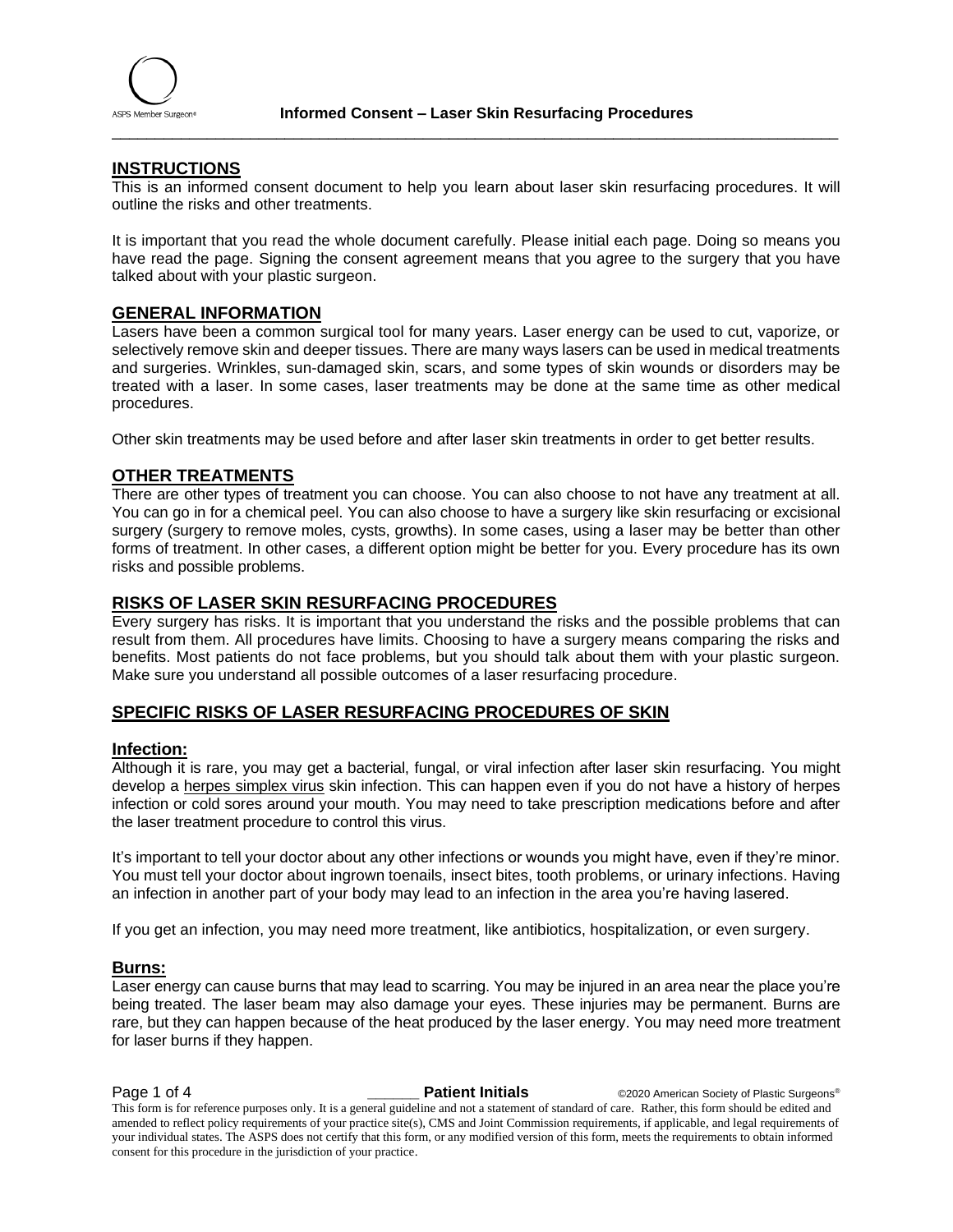

#### **Color Change:**

Laser resurfacing can change the natural color of your skin. You may see some redness. This usually goes away after a few days or weeks. This depends on your skin type and treatment. Redness can last for 6 months or more in some cases. Talk to your doctor about how long the redness may last. You may also see color variations on your skin. Your skin may be lighter or darker. You may see a line between your normal skin and the areas that have been treated with a laser.

#### **Accutane**® **(Isotretinoin):**

Accutane<sup>®</sup> is a prescription medication used to treat certain skin diseases. If you have ever taken Accutane®, you should tell your doctor. This drug can make it harder for your skin to heal after some treatments. This can happen even if you haven't taken the drug for a while. If you've taken Accutane®, you should wait until your doctor says it's okay to go in for skin treatments.

#### **Skin Tissue Pathology:**

If you use a laser on a skin wound, it could vaporize the wound. This means that the tissue can't be examined in a lab to know if there are any problems with that area.

#### **Visible Skin Patterns:**

Laser resurfacing may cause visible patterns on your skin. It can also change the color of your skin. It's impossible to predict if this will happen. These patterns or marks may or may not go away. You may need more treatment like creams, lasers, peels, or surgery to fix this.

#### **Change in Anatomic Features:**

Laser skin resurfacing can change how your eyelids, mouth, and other features look. It's impossible to predict if this will happen to you. If your features do change, you may need more treatment, including surgery.

#### **Damaged Skin:**

Previous treatments can affect how you heal. This can include chemical peels, skin resurfacing, and electrolysis (hair removal treatments). You may also heal differently if you've had burns or radiation therapy. If you've ever had any of these procedures, you should talk about it with your doctor. It's impossible to predict if you'll have trouble healing after your procedure. If you do, you may need more treatment.

## **Skin Sensitivity:**

You may have itchiness, tenderness, or sensitivity to hot or cold temperatures after your treatment. This usually goes away as you heal. In some cases, it may continue for a long time.

#### **Pain:**

You will have pain after your procedure. How much pain you have and how long it will last may vary. You may have chronic pain in rare cases.

#### **Allergic Reactions:**

In rare cases, you may have allergies to tape, chemicals, or drugs used in the procedure. You may have a serious reaction including shock (anaphylaxis) as a result of drugs used during surgery. If you have an allergic reaction, you may need more treatment. Tell your doctor about any allergic reactions you've had in the past.

#### **Drug Reactions:**

You may have an unexpected drug allergy, or an illness caused by a prescribed drug. You may also not respond correctly to medication. Tell your doctor about any problems you've had with any medication in the past. Discuss any medication or supplements you're taking, whether they're prescription, over the counter, or a natural remedy or supplement.

**Page 2 of 4 Patient Initials COVID-2020** American Society of Plastic Surgeons® This form is for reference purposes only. It is a general guideline and not a statement of standard of care. Rather, this form should be edited and amended to reflect policy requirements of your practice site(s), CMS and Joint Commission requirements, if applicable, and legal requirements of your individual states. The ASPS does not certify that this form, or any modified version of this form, meets the requirements to obtain informed consent for this procedure in the jurisdiction of your practice.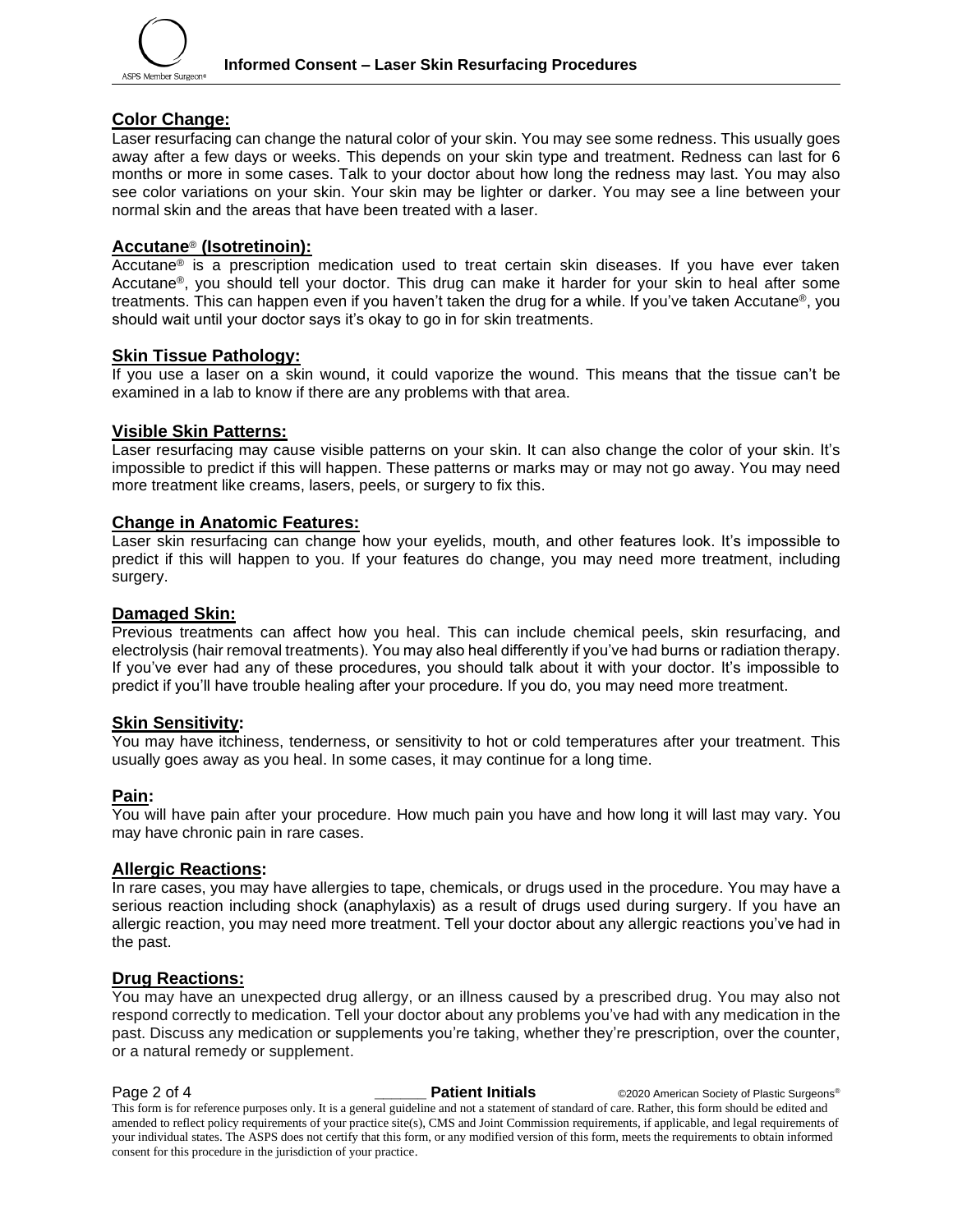

#### **Asymmetry:**

You may not have a perfectly even (symmetrical) body after your procedure. It's normal for the left and right sides of your body to be slightly different. This may be because of your skin tone, fat deposits, bone structure, and muscle tone. Most patients have visible differences between the right and left side of their bodies even before surgery. Reducing these differences may need more treatment.

#### **Poor Results:**

Although most people have good results from laser procedures, there is no guarantee for the results. No person's body is symmetrical. Almost everyone has some unevenness, which you may not see before your procedure. One side of the face may be slightly larger, one side may sag more. The more realistic your expectations are, the better your results will be. Some patients never get the results they want. This is not the fault of the surgeon or the procedure. You may not be happy with the results of the treatment. Results that you don't like may NOT improve with more treatment.

#### **DISCLAIMER**

Informed consent documents give you information about a surgery you are considering. These documents explain the risks of that surgery. They also discuss other treatment options, including not having surgery. However, informed consent documents can't cover everything. Your plastic surgeon may give you more or different information. This may be based on the facts of your case.

Informed consent documents are not meant to define or serve as the standard of medical care. Standards of medical care are determined based on the facts involved in an individual case. They may change with advances in science and technology. They can also change with the way doctors practice medicine.

### **It is important that you read the above information carefully and get all your questions answered before signing the consent agreement on the next page.**

**Page 3 of 4 Patient Initials COVID-2020** American Society of Plastic Surgeons®

This form is for reference purposes only. It is a general guideline and not a statement of standard of care. Rather, this form should be edited and amended to reflect policy requirements of your practice site(s), CMS and Joint Commission requirements, if applicable, and legal requirements of your individual states. The ASPS does not certify that this form, or any modified version of this form, meets the requirements to obtain informed consent for this procedure in the jurisdiction of your practice.